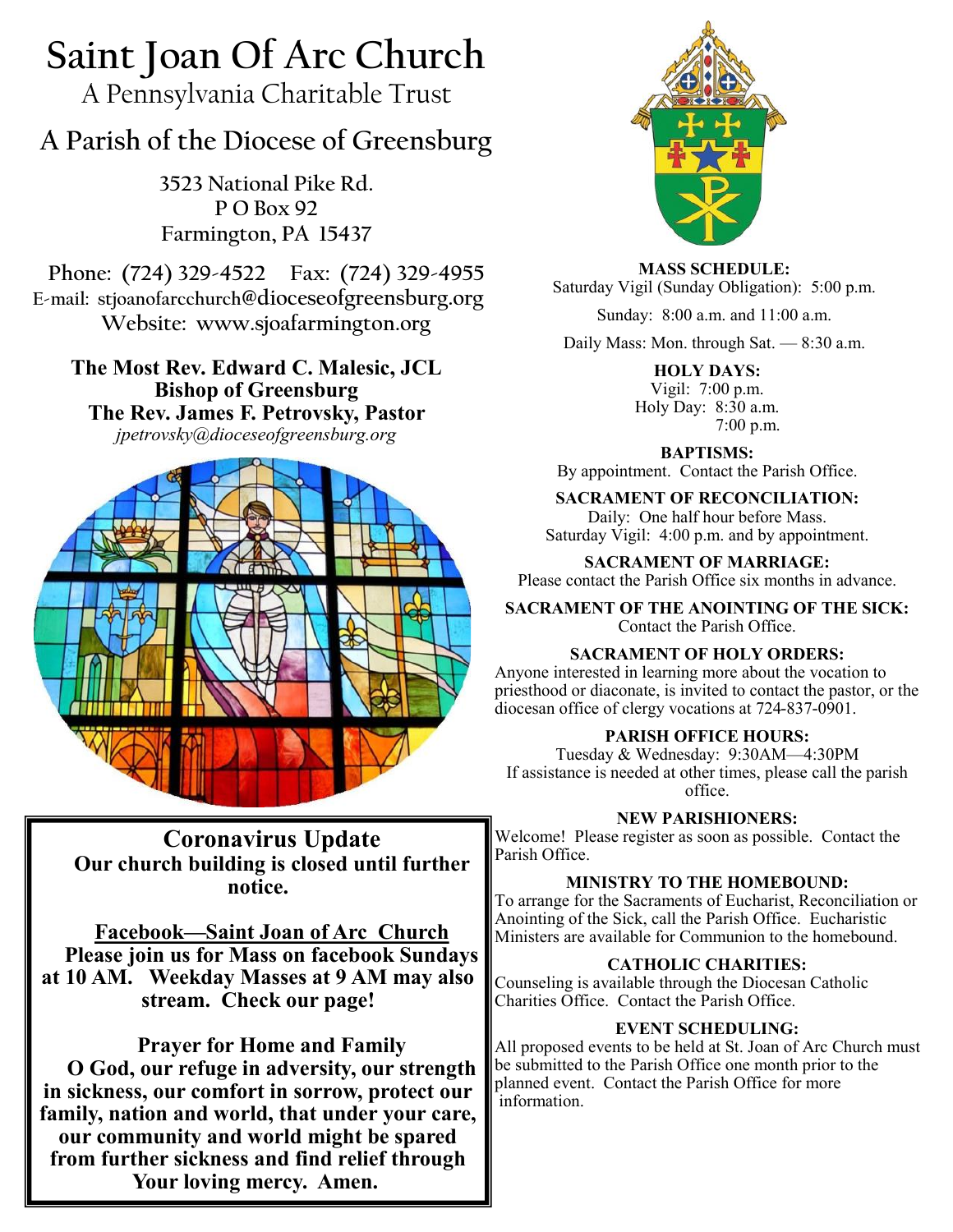| Saturday, Apr. 25 Anticipated-3rd Sunday of Easter<br>Paul & Patty Bobish<br>Sunday, Apr. 26-3rd Sunday of Easter<br>Rheba Maust<br>Monday, Apr. 27<br>Dean & Wilma Clawson<br>Tuesday, Apr. 28<br>M/M Dan Gearing<br><b>Wednesday, Apr. 29</b><br>The Murren Family<br>Thursday, Apr. 30<br>Friday, May 1<br>Saturday, May 2 Anticipated—4th Sunday of Easter<br>Patricia Blair<br>$5:00 \text{ pm}$<br>Mary Ann, Carolyn, Theresa<br>Sunday, May 3—4th Sunday of Easter<br><b>Streaming on Saint Joan of Arc Church facebook page</b><br>Dolores Franczyk<br>Shimshock Family<br>Note: Father says one private Mass daily. Masses previously<br>scheduled for 11 AM on Sundays are being rescheduled.<br><b>Thank You</b><br><b>ALL INTENTIONS-BOOK OF PETITIONS</b><br>Pope Francis—thought for the day (Apr. 26)<br>The cry of the people of God, the cry of the poor, is a kind of | Mass Intentions for the Week |  |  |
|-----------------------------------------------------------------------------------------------------------------------------------------------------------------------------------------------------------------------------------------------------------------------------------------------------------------------------------------------------------------------------------------------------------------------------------------------------------------------------------------------------------------------------------------------------------------------------------------------------------------------------------------------------------------------------------------------------------------------------------------------------------------------------------------------------------------------------------------------------------------------------------------|------------------------------|--|--|
|                                                                                                                                                                                                                                                                                                                                                                                                                                                                                                                                                                                                                                                                                                                                                                                                                                                                                         |                              |  |  |
|                                                                                                                                                                                                                                                                                                                                                                                                                                                                                                                                                                                                                                                                                                                                                                                                                                                                                         |                              |  |  |
|                                                                                                                                                                                                                                                                                                                                                                                                                                                                                                                                                                                                                                                                                                                                                                                                                                                                                         |                              |  |  |
|                                                                                                                                                                                                                                                                                                                                                                                                                                                                                                                                                                                                                                                                                                                                                                                                                                                                                         |                              |  |  |
|                                                                                                                                                                                                                                                                                                                                                                                                                                                                                                                                                                                                                                                                                                                                                                                                                                                                                         |                              |  |  |
|                                                                                                                                                                                                                                                                                                                                                                                                                                                                                                                                                                                                                                                                                                                                                                                                                                                                                         |                              |  |  |
|                                                                                                                                                                                                                                                                                                                                                                                                                                                                                                                                                                                                                                                                                                                                                                                                                                                                                         |                              |  |  |
|                                                                                                                                                                                                                                                                                                                                                                                                                                                                                                                                                                                                                                                                                                                                                                                                                                                                                         |                              |  |  |
|                                                                                                                                                                                                                                                                                                                                                                                                                                                                                                                                                                                                                                                                                                                                                                                                                                                                                         |                              |  |  |
|                                                                                                                                                                                                                                                                                                                                                                                                                                                                                                                                                                                                                                                                                                                                                                                                                                                                                         |                              |  |  |
|                                                                                                                                                                                                                                                                                                                                                                                                                                                                                                                                                                                                                                                                                                                                                                                                                                                                                         |                              |  |  |
|                                                                                                                                                                                                                                                                                                                                                                                                                                                                                                                                                                                                                                                                                                                                                                                                                                                                                         |                              |  |  |
|                                                                                                                                                                                                                                                                                                                                                                                                                                                                                                                                                                                                                                                                                                                                                                                                                                                                                         |                              |  |  |
|                                                                                                                                                                                                                                                                                                                                                                                                                                                                                                                                                                                                                                                                                                                                                                                                                                                                                         |                              |  |  |
|                                                                                                                                                                                                                                                                                                                                                                                                                                                                                                                                                                                                                                                                                                                                                                                                                                                                                         |                              |  |  |
|                                                                                                                                                                                                                                                                                                                                                                                                                                                                                                                                                                                                                                                                                                                                                                                                                                                                                         |                              |  |  |
|                                                                                                                                                                                                                                                                                                                                                                                                                                                                                                                                                                                                                                                                                                                                                                                                                                                                                         |                              |  |  |
|                                                                                                                                                                                                                                                                                                                                                                                                                                                                                                                                                                                                                                                                                                                                                                                                                                                                                         |                              |  |  |
|                                                                                                                                                                                                                                                                                                                                                                                                                                                                                                                                                                                                                                                                                                                                                                                                                                                                                         |                              |  |  |
|                                                                                                                                                                                                                                                                                                                                                                                                                                                                                                                                                                                                                                                                                                                                                                                                                                                                                         |                              |  |  |
| prayer; it opens our heart and teaches us to be attentive.                                                                                                                                                                                                                                                                                                                                                                                                                                                                                                                                                                                                                                                                                                                                                                                                                              |                              |  |  |

*I wonder if we still know how to look up at the sky. Do we know how to dream, to long for God, to expect the newness He brings, or do we let ourselves be swept along by life, like dry branches before the wind?*

*Pope Francis*

## **PRAYER FOR THE CARE OF THE EARTH**

God our Father and Creator, we give you thanks for the wonder of creation which inspires us, the fruit of the Earth which feeds us, and the joy of life which gives us hope. Heal the places where your creation has been marred, and restore all creatures to the splendor of your glory, that all may delight once again in your goodness. We ask this through Christ our Lord. Amen.

-Diana Macalintal, "Prayer for the Care of the Earth," in The Work of Your Hands: Prayers for Ordinary and Extraordinary Moments of Grace (Collegeville, MN: Liturgical Press, 2014), 24. Used with permission

## **Third Sunday of Easter**

**1: Acts 2: 14, 22-33 2: 1 Peter 1: 17-21 3: Luke 24: 13-35**

### **Liturgy of the Word - Meditation:**

In the first reading, Peter proclaims to the Jews and all in Jerusalem that Jesus, *commended to [them] by God,* was also killed by them. But that God raised Him up. Peter writes that all have been ransomed by the *precious blood of Christ*. In the Gospel, two disciples traveled from Jerusalem to Emmaus, discussing all that had happened. Jesus joined them, but they did not recognize Him until they sat for a meal and *He took bread, said the blessing, broke it and gave it to them.*

### **Focus: Let us rejoice in the good news of salvation: Jesus is God's promise fulfilled.**

The joy of the Easter season is still with us as we rejoice in the risen Christ. He is truly present to us in the celebration of the Mass. He is the promise fulfilled, and we are nourished with His word, and His body and blood. Just like those on the road to Emmaus, we know Him in the breaking of the bread.

**Sanctuary Light** The sanctuary candle burns in memory of Mary Anne Gross, May 2 through May 15th as requested by Dorothy Murren.

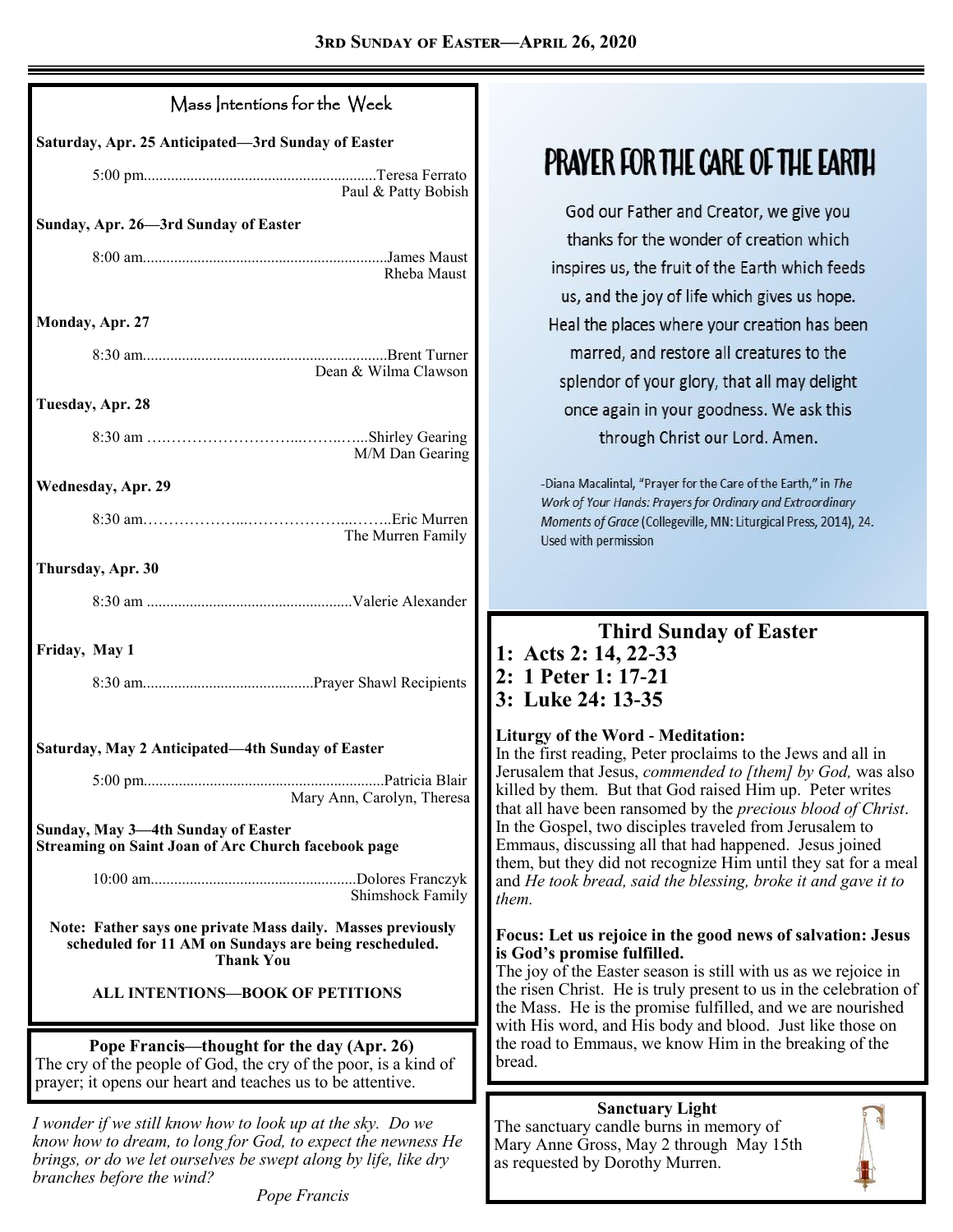## **Collection Report for Sunday, April 19, 2020**

| 'irst Collection |
|------------------|
|                  |

Envelopes Dated Sunday, April 19, 2020 \$735.00 All Other Weekly Offering Envelopes 305.00 Friends of Saint Joan of Arc And Visitors Loose Cash and Checks

## **Second Collection**

Envelopes (All Dates) 68.00 Friends of Saint Joan of Arc and Visitors Loose Cash and Checks

#### **Other**

| <b>Cemetery Fund</b>   |        |
|------------------------|--------|
| <b>Votive Candles</b>  | 3.00   |
| Flower Fund - Regular  |        |
| <b>Holy Thursday</b>   | 110.00 |
| Good Friday/Holy Land  | 10.00  |
| <b>Easter Offering</b> | 195.00 |
|                        |        |

### **TOTAL: \$1,426.00**



Saint Joan of Arc will be celebrating the National Day of prayer on Thursday, May 7th at 7 PM. Please join us on Facebook—Saint Joan of Arc Church—as we recite the Patriotic Rosary to pray God's glory across the earth.

For anyone who would like to continue celebrating the national Day of Prayer at the national level, services with various speakers will start at 8 PM. Please log on to nationaldayofprayer.org to participate.

### **Remember Loved Ones with Missal Dedications**

If you missed the opportunity to dedicate one of our new Glory and Praise Missals to family and friends, we invite you to memorialize them now. For \$25, you can dedicate a missal to family, friends and loved ones. Call 724-329-4522 For more information.



**Enter the name of the second collection here! Our Version of the Story** 

 What happens in Jerusalem doesn't stay in Jerusalem. Especially if you don't understand what happened. So the downcast disciples make their way back to Emmaus. Tired to the bone, grief stricken and confused. Conversing and debating about what had happened to their Teacher in the previous days.

 And then along comes a complete stranger, inserting himself into their intimate conversation: "What are you discussing as you walk along?" Benign enough, but the question stops Cleopas in his tracks: "Are you the only visitor to Jerusalem who doesn't know what happened there these past days?" Perhaps the most ironic question ever.

 I wonder if Jesus—still getting used to standing upright and walking around—may have momentarily lost His balance, the waves of misery washing over Him. Wounds reopened. The friends who betrayed, abandoned, and denied Him. The wood of the cross. The nails. Every agonizing hour, every sickening second. All the horrific things that had happened to Him, resurfacing now on the road to Emmaus.

 "What sort of things?" he asks, curious to hear His disciples' version of the story. To their credit, Cleophas and his companion mostly get it right. But Jesus takes them further back in salvation history, pointing out how all that had happened in Jerusalem was according to God's plan. We get the abridged one sentence version of His account, but surely it was a slower moving miles-long story. Something about it captivated those weary travelers. Something about this story-telling stranger they couldn't yet see….

"Please stay with us," they urge Him. And He, Who did not stay in the tomb, would stay with them at Emmaus. And it happened that at table, in the blessing and breaking and sharing of the bread, they recognized Him. And then He was gone, vanishing from their sight.

 What happened in Emmaus didn't stay in Emmaus. We know that. Through the centuries, many a scholar and mystic have waxed eloquently (or sometimes not!) about the parallels between Emmaus and the Eucharist. But be sure of this: The One Who comes to us in Word and Sacrament longs for us to share this most intimate encounter. He must not vanish from our sight when we walf away from the Table.

 "When do we see Christ hungry and feed Him, thirsty and give Him a drink? When do we see Christ ill or in prison and visit Him? When do we see Christ in a strangert or refugee and welcome Him?" (see Matt 25: 31-46). Perhaps the most relevant communion questions ever.

 **What happens at Mass cannot stay at Mass.** Mary Stommes